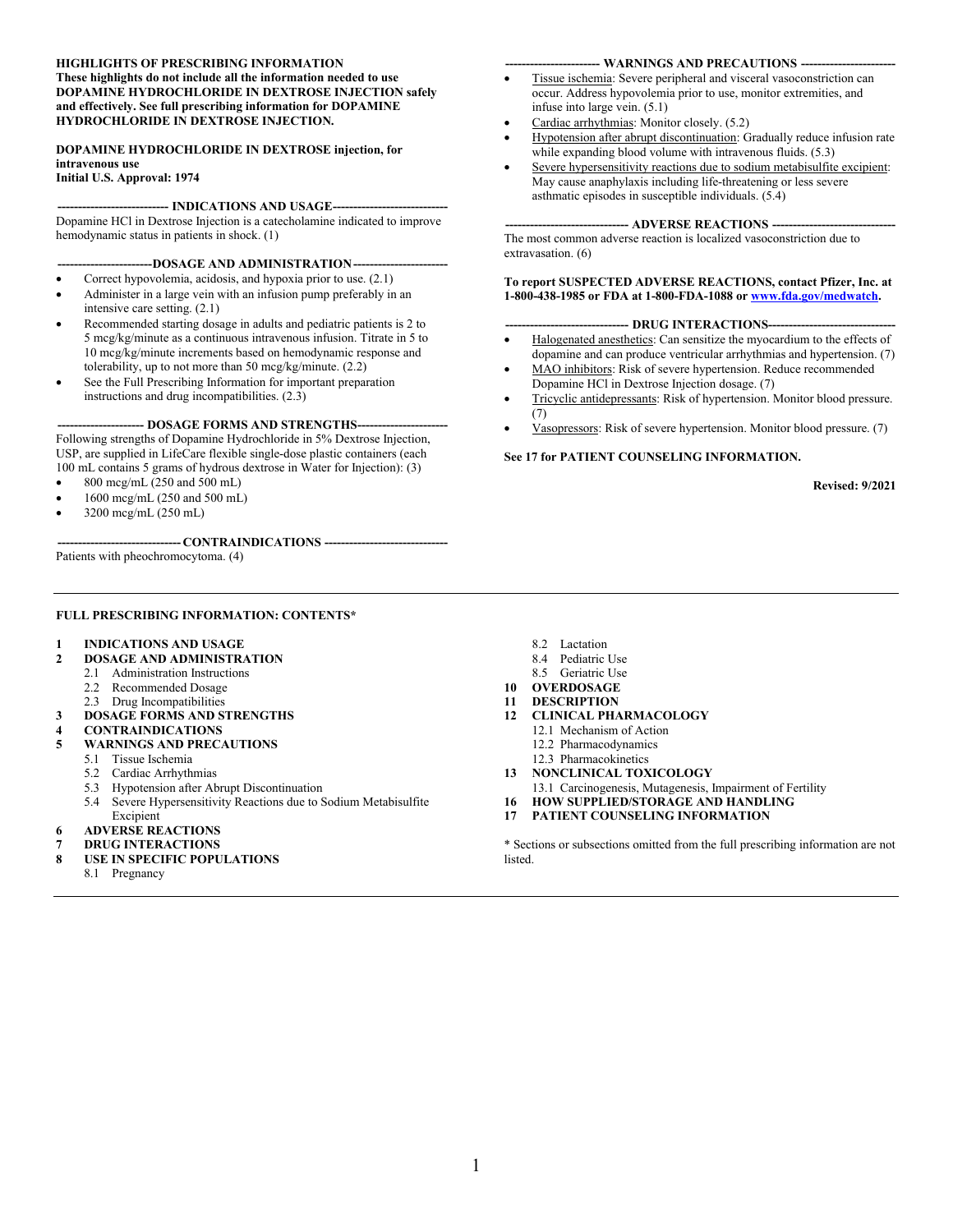### **FULL PRESCRIBING INFORMATION**

## **1 INDICATIONS AND USAGE**

Dopamine Hydrochloride in Dextrose Injection is indicated to improve hemodynamic status in patients in distributive shock, or shock due to reduced cardiac output.

## **2 DOSAGE AND ADMINISTRATION**

## **2.1 Administration Instructions**

#### Correct Hypovolemia, Acidosis, and Hypoxia

Address hypovolemia, acidosis, and hypoxia before initiating Dopamine HCl in Dextrose Injection. If patient does not respond to therapy, suspect occult hypovolemia. Acidosis may reduce the effectiveness of dopamine *[see Warnings and Precautions (5.1)]*.

## Administration

Dopamine HCl in Dextrose Injection is a premixed infusion solution that does not require dilution prior to intravenous administration. Administer Dopamine HCl in Dextrose Injection into a large vein *[see Warnings and Precautions (5.1)]* with the use of an infusion pump preferably in an intensive care setting.

Remove outer wrap (moisture and oxygen barrier) only when ready to administer the product. Discard product if outer wrap is damaged (e.g., tears or holes). Inspect Dopamine HCl in Dextrose Injection for particulate matter and discoloration prior to administration (the solution is clear to slightly yellow). Do not administer if the solution is darker than slightly yellow or the container is damaged.

Use higher concentration premixed solutions (e.g., 3200 mcg/mL or 1600 mcg/mL strengths) in patients requiring fluid restriction.

#### **Discontinuation**

When discontinuing Dopamine HCl in Dextrose Injection, gradually reduce the infusion rate while expanding blood volume with intravenous fluids *[see Warnings and Precautions (5.3)].*

## **2.2 Recommended Dosage**

The recommended starting dosage in adults and pediatric patients is 2 to 5 mcg/kg/minute as a continuous intravenous infusion *[see Dosage and Administration (2.3)]*. Titrate the infusion rate in 5 to 10 mcg/kg/minute increments based on hemodynamic response and tolerability, up to but not more than 50 mcg/kg/minute.

Infusion rates may be calculated using the following formula:

## **Infusion Rate (mL/hour) = [Dose (mcg/kg/minute) x Weight (kg) x 60 (minutes/hour)] Concentration (mcg/mL)**

Example calculations for infusion rates are as follows:

**Example 1:** for a 60 kg person at the recommended initial dose of 2 mcg/kg/minute using an 800 mcg/mL concentration, the infusion rate would be as follows:

**Infusion Rate** (mL/hour) =  $[2 \text{ (mcg/kg/minute)} \times 60 \text{ (kg)} \times 60 \text{ (minutes/hour)} = 9 \text{ (mL/hour)}$ **800** (mcg/mL)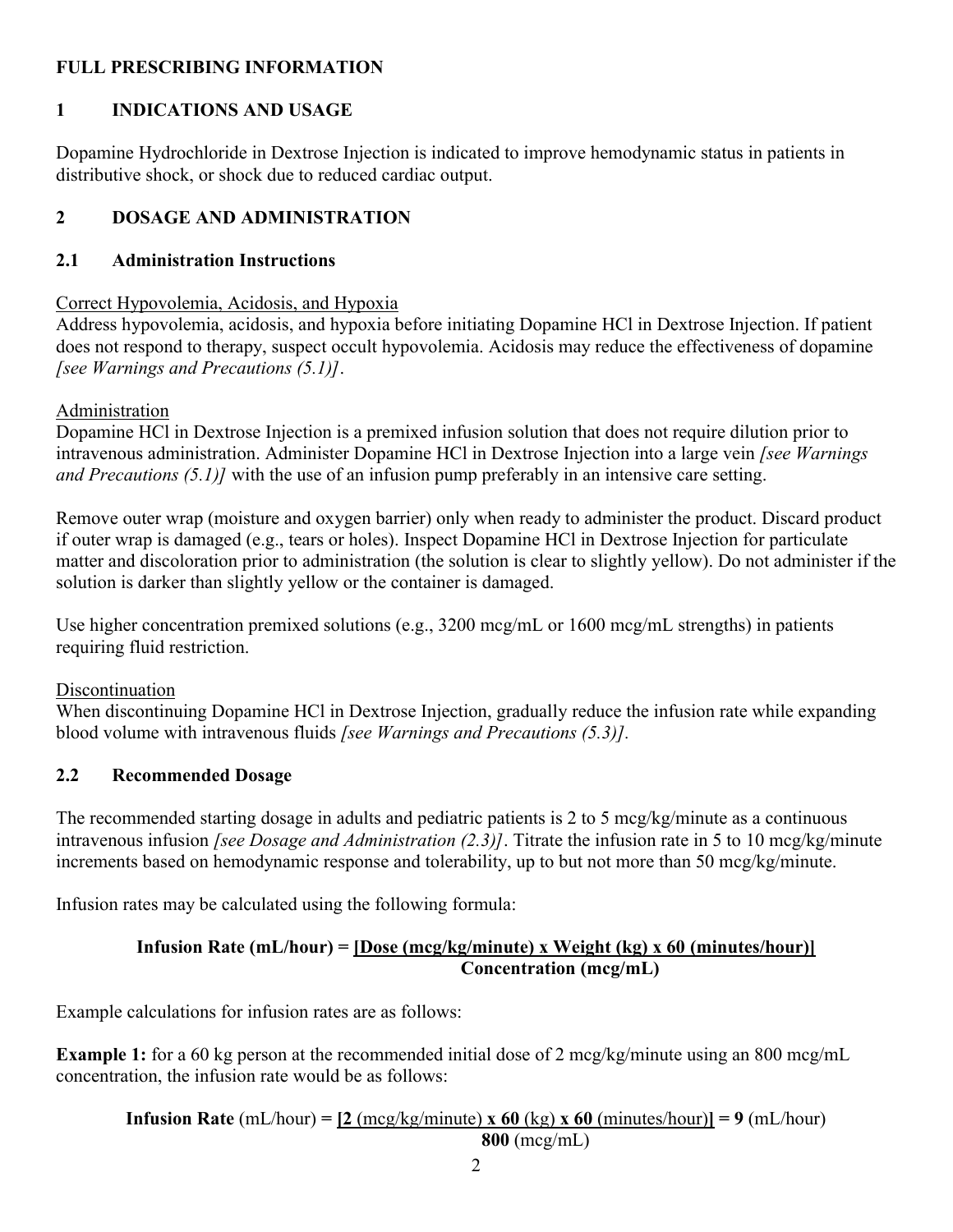**Example 2:** for a 70 kg person at a dose of 5 mcg/kg/minute using a 3,200 mcg/mL concentration, the infusion rate would be as follows:

**Infusion Rate**  $(mL/hour) = 5 \frac{5 \text{ (mcg/kg/minute)} \times 70 \text{ (kg)} \times 60 \text{ (minutes/hour)} = 6.56 \text{ (mL/hour)}$ **3200** (mcg/mL)

## **2.3 Drug Incompatibilities**

Dopamine HCl in Dextrose Injection is incompatible with the following products; therefore, avoid simultaneous administration (through the same infusion set):

- Sodium bicarbonate or other alkalinizing substances, because dopamine is inactivated in alkaline solution.
- Blood, because of the risk of pseudoagglutination of red cells
- Iron salts

Do not add additional medications in the premixed infusion solution.

# **3 DOSAGE FORMS AND STRENGTHS**

The following strengths of Dopamine Hydrochloride in 5% Dextrose Injection, USP, are supplied in LifeCare flexible single-dose plastic containers (the solutions are clear to slightly yellow in appearance):

- 800 mcg/mL  $(250 \text{ or } 500 \text{ mL})$
- $1600 \text{~mcg/mL}$  (250 or 500 mL)
- $3200 \text{~mcg/mL}$  (250 mL)

Each 100 mL contains 5 grams of hydrous dextrose in Water for Injection.

## **4 CONTRAINDICATIONS**

Dopamine is contraindicated in patients with pheochromocytoma.

## **5 WARNINGS AND PRECAUTIONS**

## **5.1 Tissue Ischemia**

Administration of dopamine to patients who are hypotensive from hypovolemia can result in severe peripheral and visceral vasoconstriction, decreased renal perfusion and hypouresis, tissue hypoxia, lactic acidosis, and poor systemic blood flow despite "normal" blood pressure. Address hypovolemia prior to initiating Dopamine HCl in Dextrose Injection *[see Dosage and Administration (2.2)]*.

Gangrene of the extremities has occurred in patients with occlusive vascular disease or who received prolonged or high dose infusions. Monitor for changes to the skin of the extremities in susceptible patients.

Extravasation of Dopamine HCl in Dextrose Injection may cause necrosis and sloughing of surrounding tissue. To reduce the risk of extravasation, infuse into a large vein *[see Dosage and Administration (2.1)]*, check the infusion site frequently for free flow, and monitor for signs of extravasation.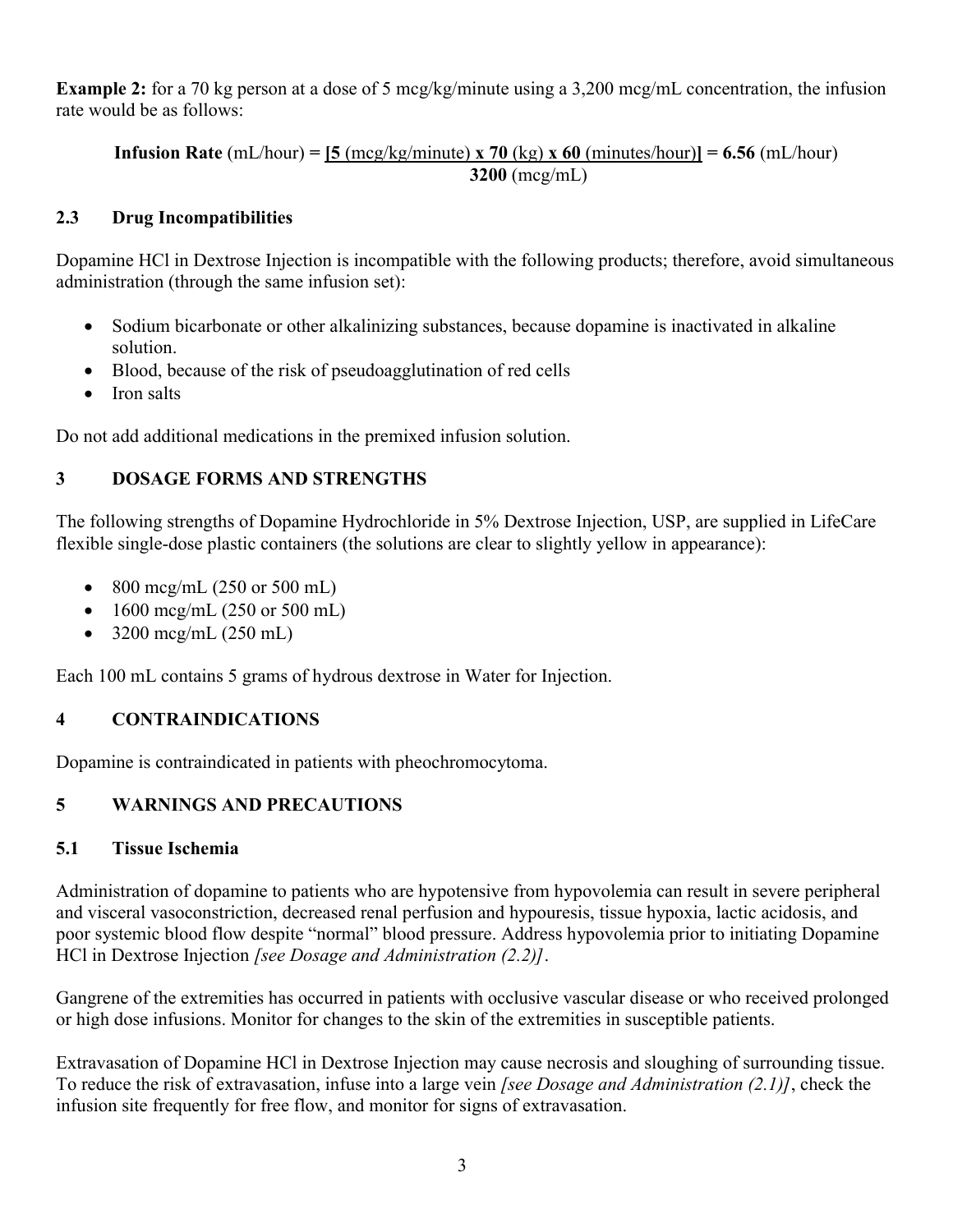#### Emergency Treatment of Extravasation

To prevent sloughing and necrosis in areas in which extravasation has occurred, infiltrate the ischemic area as soon as possible, using a syringe with a fine hypodermic needle with:

- 5 to 10 mg of phentolamine mesylate in 10 to 15 mL of 0.9% Sodium Chloride Injection in adults
- $\bullet$  0.1 to 0.2 mg/kg of phentolamine mesylate up to a maximum of 10 mg per dose in pediatric patients.

Sympathetic blockade with phentolamine causes immediate and conspicuous local hyperemic changes if the area is infiltrated within 12 hours.

## **5.2 Cardiac Arrhythmias**

Dopamine may cause arrhythmias. Monitor patients with arrhythmias and treat appropriately.

## **5.3 Hypotension after Abrupt Discontinuation**

Sudden cessation of the infusion rate may result in marked hypotension. Gradually reduce the infusion rate while expanding blood volume with intravenous fluids.

## **5.4 Severe Hypersensitivity Reactions due to Sodium Metabisulfite Excipient**

Dopamine HCl in Dextrose Injection, contains sodium metabisulfite, a sulfite that may cause allergic-type reactions including anaphylactic symptoms and life-threatening or less severe asthmatic episodes in certain susceptible people. The overall prevalence of sulfite sensitivity in the general population is unknown and probably low. Sulfite sensitivity is seen more frequently in asthmatic than in non-asthmatic people.

# **6 ADVERSE REACTIONS**

The following adverse reactions are described elsewhere in the labeling:

- Tissue Ischemia *[see Warnings and Precautions (5.1)]*
- Cardiac Arrhythmias *[see Warnings and Precautions (5.2)]*
- Hypotension *[see Warnings and Precautions (5.3)]*
- Severe Hypersensitivity Reactions *[see Warnings and Precautions (5.4)]*

The following adverse reactions have been identified during post-approval use of dopamine. Because these reactions are reported voluntarily from a population of uncertain size, it is not always possible to reliably estimate their frequency or establish a causal relationship to drug exposure.

Cardiac Disorders: anginal pain, palpitation Gastrointestinal Disorders: nausea, vomiting Metabolism and Nutrition Disorders: azotemia Nervous System Disorders: headache, anxiety Respiratory Disorders: dyspnea Skin and Subcutaneous Tissue Disorders: piloerection Vascular Disorders: hypertension

# **7 DRUG INTERACTIONS**

See Table 1 for clinically significant drug interactions with dopamine.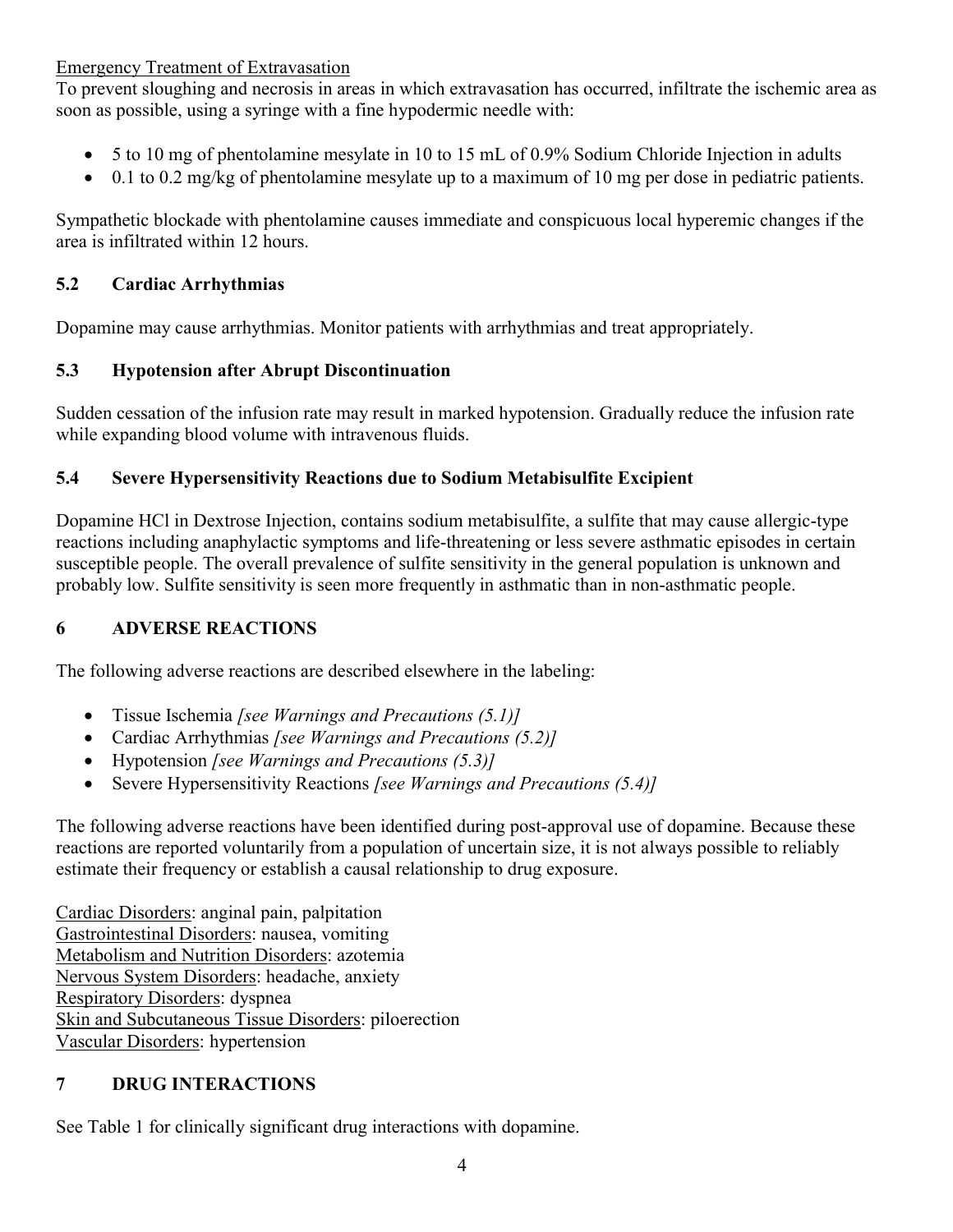#### **Table 1: Clinically Significant Drug Interactions with Dopamine**

| <b>Halogenated Anesthetics</b>   |                                                                                                                                                                                                                                                               |  |
|----------------------------------|---------------------------------------------------------------------------------------------------------------------------------------------------------------------------------------------------------------------------------------------------------------|--|
| Clinical Impact:                 | Concomitant use may increase cardiac autonomic irritability and can sensitize the                                                                                                                                                                             |  |
|                                  | myocardium to the action of dopamine which may lead to ventricular arrhythmias and                                                                                                                                                                            |  |
|                                  | hypertension.                                                                                                                                                                                                                                                 |  |
| <i>Intervention:</i>             | Monitor cardiac rhythm.                                                                                                                                                                                                                                       |  |
| <i>Examples:</i>                 | desflurane, enflurane, isoflurane, and sevoflurane.                                                                                                                                                                                                           |  |
| <b>MAO</b> Inhibitors            |                                                                                                                                                                                                                                                               |  |
| Clinical Impact:                 | Because dopamine is metabolized by monoamine oxidase (MAO), inhibition of this<br>enzyme prolongs and potentiates the effect of dopamine which may result in severe<br>hypertension and cardiac arrhythmia.                                                   |  |
| Intervention:                    | Reduce the recommended starting dosage to no greater than one-tenth $(1/10)$ of the<br>recommended dose in patients who have been treated with MAO inhibitors within two to<br>three weeks prior to the administration of Dopamine HCl in Dextrose Injection. |  |
| <i>Examples:</i>                 | isocarboxazid, phenelzine, tranylcypromine, rasagiline, selegiline, linezolid.                                                                                                                                                                                |  |
| <b>Tricyclic Antidepressants</b> |                                                                                                                                                                                                                                                               |  |
| Clinical Impact:                 | Concomitant use may potentiate the cardiovascular effects of dopamine (e.g.,<br>hypertension).                                                                                                                                                                |  |
| Intervention:                    | Monitor blood pressure.                                                                                                                                                                                                                                       |  |
| <i>Examples:</i>                 | amitriptyline, desipramine, doxepin, imipramine, nortriptyline.                                                                                                                                                                                               |  |
| <b>Vasopressors</b>              |                                                                                                                                                                                                                                                               |  |
| Clinical Impact:                 | Concomitant use may result in severe hypertension.                                                                                                                                                                                                            |  |
| Intervention:                    | Monitor blood pressure.                                                                                                                                                                                                                                       |  |
| <i>Examples:</i>                 | norepinephrine, epinephrine, oxytocin.                                                                                                                                                                                                                        |  |

## **8 USE IN SPECIFIC POPULATIONS**

#### **8.1 Pregnancy**

#### Risk Summary

There are no human data with dopamine use in pregnant women. There are risks to the mother and fetus from hypotension associated with shock, which can be fatal if left untreated (*see Clinical Considerations*). In animal reproduction studies, adverse developmental outcomes were observed with intravenous dopamine HCl administration in pregnant rats during organogenesis at dosages, on a mcg/m<sup>2</sup> basis, of one-third the human starting dosage of 2 mcg/kg/minute (90 mcg/m<sup>2</sup>/minute).

The background risk of major birth defects and miscarriage for the indicated population is unknown. All pregnancies carry some risk of birth defect, loss, or other adverse outcomes. In the U.S. general population, the background risk of major birth defects and miscarriage in clinically recognized pregnancies is 2-4% and 15-20%, respectively.

#### Clinical Considerations

#### *Disease-associated maternal and/or embryo/fetal risk*

Hypotension associated with distributive shock, or shock due to reduced cardiac output are medical emergencies in pregnancy which can be fatal if left untreated. Delaying treatment in pregnant women with hypotension associated with distributive shock, or shock due to reduced cardiac output may increase the risk of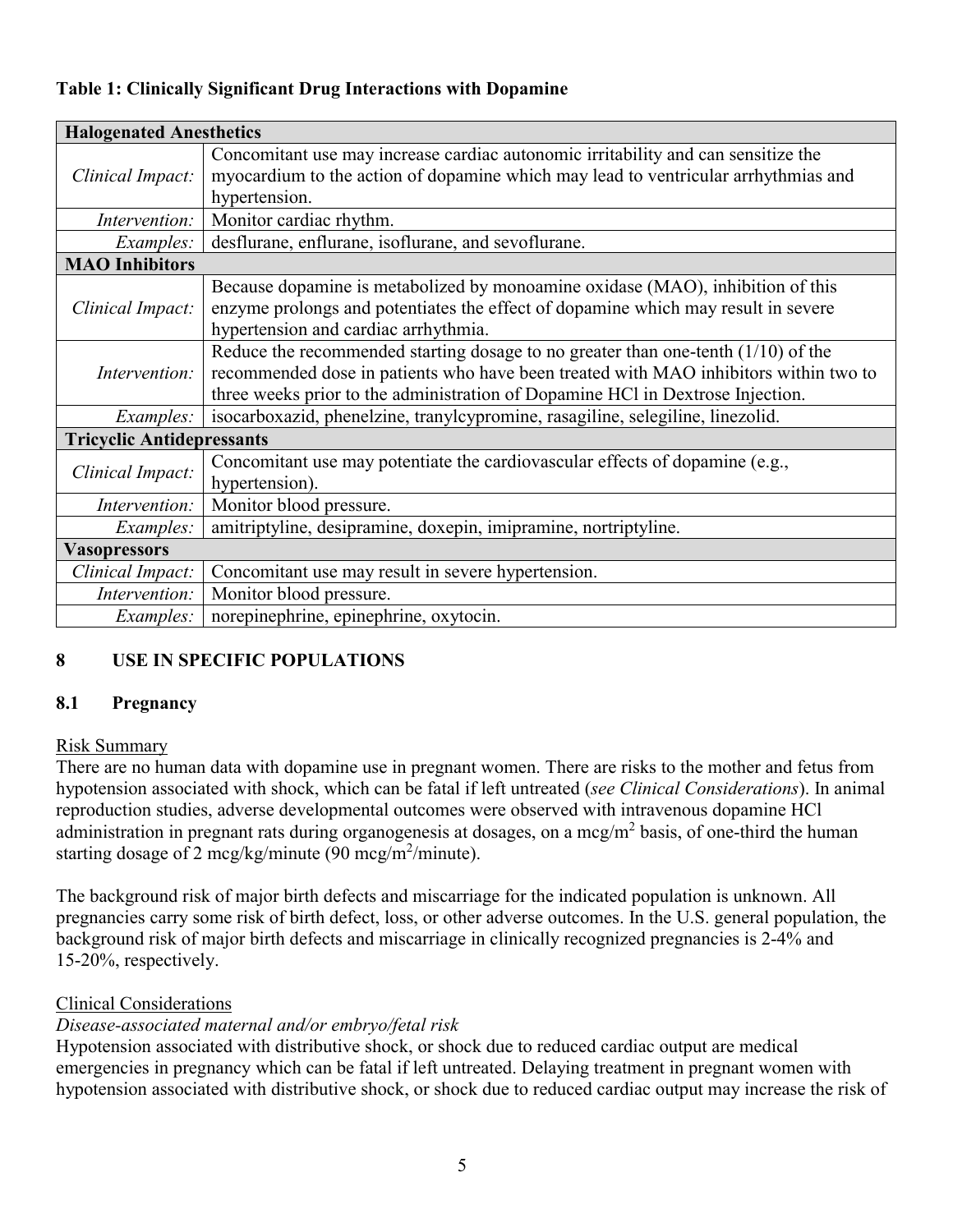maternal and fetal morbidity and mortality. Life-sustaining therapy for the pregnant woman should not be withheld due to potential concerns regarding the effects of dopamine on the fetus.

## *Labor or Delivery*

Vasopressor drugs, including dopamine, may cause severe maternal hypertension when used concomitantly with some oxytocic drugs *[see Drug Interactions (7)]*.

#### Data

#### *Animal Data*

Animal reproduction studies in rats and rabbits at dopamine HCl dosages up to 6 mg/kg/day intravenously (on a  $mcg/m<sup>2</sup>$  basis, one-third and two-thirds, respectively, the human starting dosage of 2 mcg/kg/minute) during organogenesis produced no detectable teratogenic or embryotoxic effects, although maternal toxicity consisting of mortalities, decreased body weight gain, and pharmacotoxic signs were observed in rats. In a published study, administration of 10 mg/kg/day dopamine HCl (on a mcg/m<sup>2</sup> basis, two-thirds the human starting dosage of 2 mcg/kg/minute) to pregnant rats throughout gestation or for 5 days starting on gestation day 10 or 15 resulted in decreased body weight gain, increased mortality, and slight increase in cataract formation among the offspring.

## **8.2 Lactation**

#### Risk Summary

There are no data regarding the presence of dopamine in human milk, the effects of dopamine on the breastfed infant, or the effects of the drug on milk production.

## **8.4 Pediatric Use**

Dopamine HCl infusions have been used in pediatric patients from birth through adolescence. Most reports in pediatric patients describe dosing that is similar (on a mcg/kg/minute basis) to that used in adults *[see Dosage and Administration (2.2)]*. Except for vasoconstrictive effects caused by inadvertent infusion of dopamine into the umbilical artery, adverse reactions unique to pediatric patients have not been identified, nor have adverse reactions identified in adults been found to be more common in pediatric patients.

## **8.5 Geriatric Use**

Clinical studies of dopamine did not include sufficient numbers of subjects aged 65 and over to determine whether they respond differently from younger subjects. Other reported clinical experience has not identified differences in responses between the elderly and younger patients. In general, dose selection for an elderly patient should start at the low end of the dosing range, reflecting the frequency of decreased hepatic, renal or cardiac function, and of concomitant disease or other drug therapy.

## **10 OVERDOSAGE**

Manifestations of overdosage include excessive blood pressure elevation.

In the case of accidental overdosage, reduce rate of Dopamine HCl in Dextrose Injection infusion, or temporarily discontinue the Dopamine HCl in Dextrose Injection infusion until the overdosage related adverse reactions resolves. Since dopamine's duration of action is short, no additional remedial measures are usually necessary. If these measures fail to resolve the overdosage related adverse reactions, consider using an alpha-adrenergic blocking agent (e.g., phentolamine).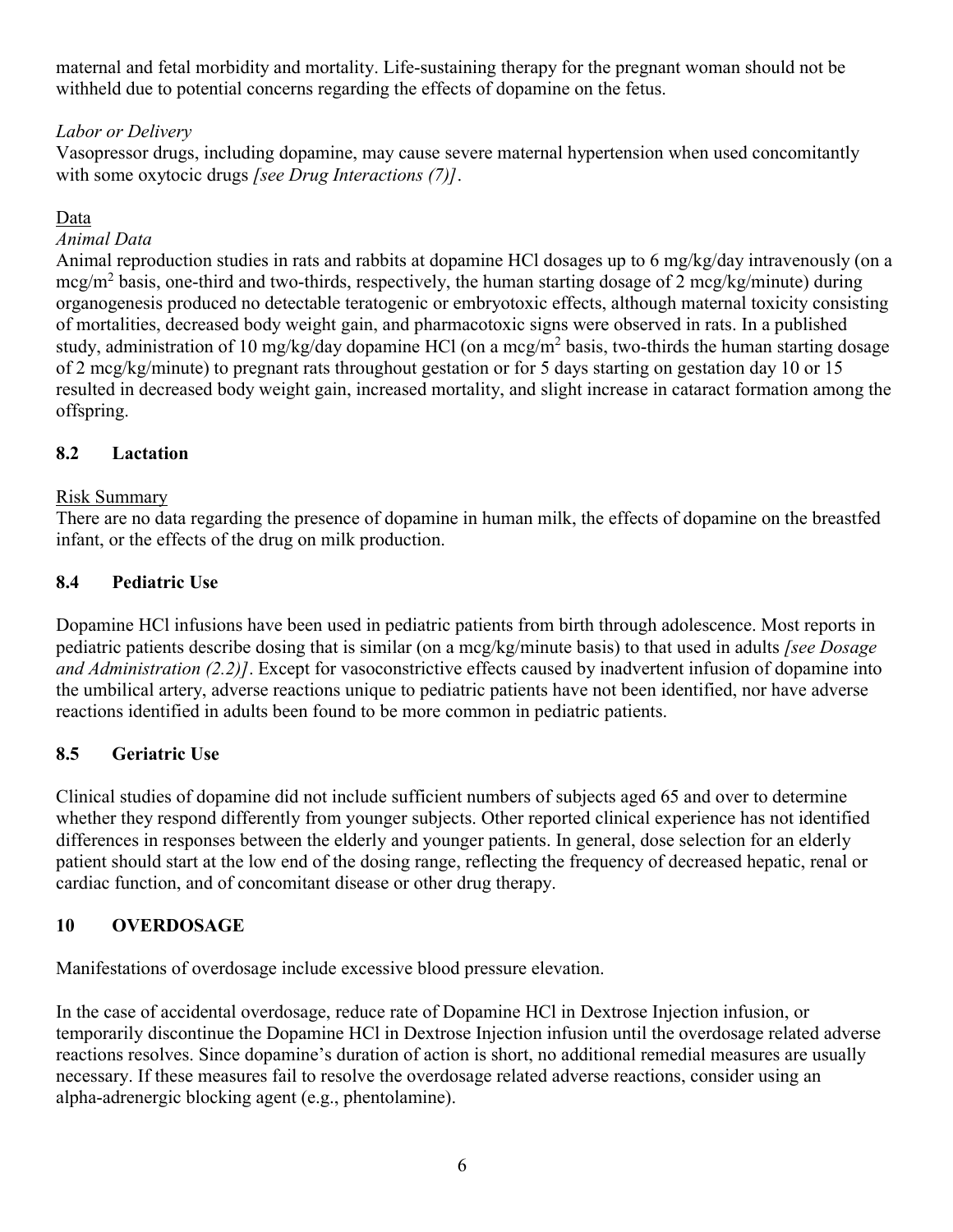## **11 DESCRIPTION**

Dopamine Hydrochloride in 5% Dextrose Injection, USP is a sterile, nonpyrogenic, premixed solution of dopamine hydrochloride in 5% dextrose injection for intravenous infusion.

Each 100 mL contains 80 mg (800 mcg/mL), 160 mg (1600 mcg/mL) or 320 mg (3200 mcg/mL) of dopamine HCl; 5 grams of hydrous dextrose, in Water for Injection, and 50 mg of sodium metabisulfite (a stabilizer);  $pH = 3.8$  (2.5 to 4.5), and the following osmolar concentrations: 261, 269, or 286 mOsmol/liter, respectively. May contain hydrochloric acid and/or sodium hydroxide for pH adjustment.

Dopamine HCl is chemically designated 3, 4-dihydroxyphenethylamine hydrochloride  $(C_8H_{11}NO_2 \cdot HCl)$ , a white crystalline powder freely soluble in water. Dopamine HCl has a molecular weight of 189.64 and it has the following structural formula:

 $HO \left(\frac{1}{\sqrt{N}}\right)$  . HCl

Dopamine (also referred to as 3-hydroxytyramine) is a naturally occurring endogenous catecholamine.

Dextrose, USP is chemically designated D-glucose monohydrate  $(C_6H_{12}O_6 \cdot H_2O)$ , a hexose sugar freely soluble in water. The molecular weight of dextrose (D-glucose) monohydrate is 198.17 and it has the following structural formula:



Water for Injection, USP is chemically designated  $H_2O$ .

#### **12 CLINICAL PHARMACOLOGY**

#### **12.1 Mechanism of Action**

Dopamine is a natural catecholamine formed by the decarboxylation of 3,4-dihydroxyphenylalanine (DOPA). It is a precursor to norepinephrine in noradrenergic nerves and is also a neurotransmitter in certain areas of the central nervous system, especially in the nigrostriatal tract, and in a few peripheral sympathetic nerves.

Dopamine elicits its pharmacological action by activating dopamine D1 and D2 receptors, beta-1 receptors and alpha-1 receptors. The activation of different receptors leading to its effects are dependent on dopamine dose.

#### **12.2 Pharmacodynamics**

Dopamine's onset of action occurs within five minutes of intravenous administration and the duration of action is less than about ten minutes. Dopamine effects are dosage-dependent.

 $\blacktriangleright$  At  $\lt$ 5 mcg/kg/minute, dopamine HCl activates dopamine D1 and D2 receptors in the renal, mesenteric, and coronary vasculature causing vasodilation.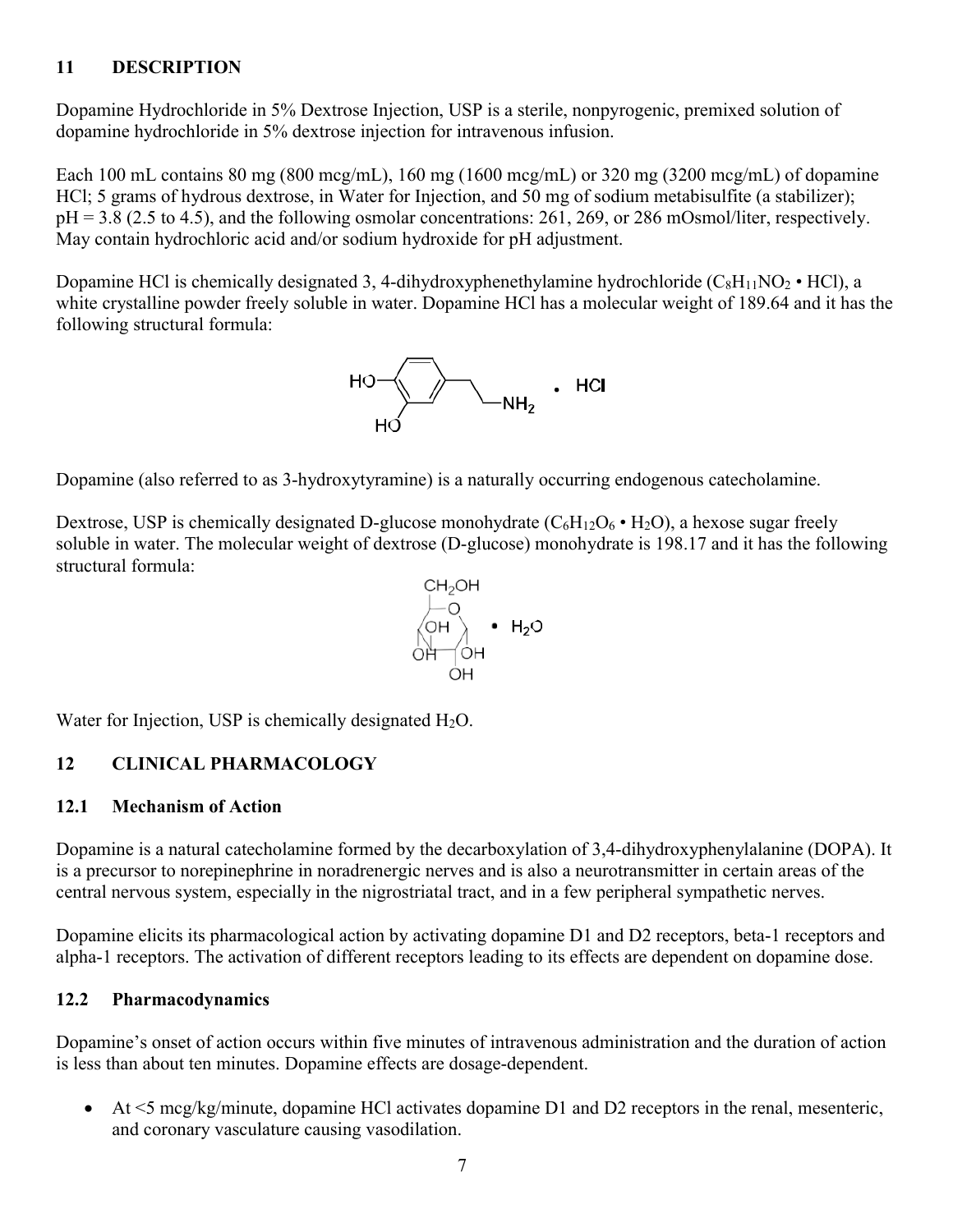- At 5 to 10 mcg/kg/minute, dopamine HCl activates beta-1 receptors enhancing heart rate and contractility.
- At >10 mcg/kg/minute, dopamine HCl activates alpha-1 receptors causing vasoconstriction and increased blood pressure

## **12.3 Pharmacokinetics**

## **Distribution**

Following intravenous administration, dopamine is widely distributed in the body but does not cross the blood-brain barrier to a significant extent.

## Elimination

The half-life of dopamine in adults is less than 2 minutes.

#### *Metabolism*

About 75% of dopamine is metabolized by monoamine oxidase (MAO) and catechol O-methyl transferase (COMT) in the liver, kidney, and plasma to the inactive compounds homovanillic acid (HVA) and 3,4-dihydroxyphenylacetic acid, and about 25% is metabolized to norepinephrine in the adrenergic nerve terminals.

#### *Excretion*

About 80% of dopamine is renally excreted as inactive metabolites within 24 hours. Dopamine is stored in vesicles or diffused back into the plasma.

## Specific Populations

#### *Pediatric Patients*

The reported clearance rate of dopamine in critically ill infants and pediatric patients ranged from 46 to 168 mL/kg/minute, with the higher values seen in the younger patients. The reported apparent volume of distribution in neonates was 0.6 to 4 L/kg, leading to an elimination half-life of 5 to 11 minutes.

# **13 NONCLINICAL TOXICOLOGY**

## **13.1 Carcinogenesis, Mutagenesis, Impairment of Fertility**

#### **Carcinogenesis**

Long term animal studies have not been performed to evaluate the carcinogenic potential of dopamine.

## Mutagenesis

Dopamine HCl at doses approaching maximal solubility showed no clear genotoxic potential in the Ames test. Although there was a reproducible dose-dependent increase in the number of revertant colonies with strains TA100 and TA98, both with and without metabolic activation, the small increase was considered inconclusive evidence of mutagenicity. In the L5178Y  $TK^+$  mouse lymphoma assay, dopamine HCl at the highest concentrations used of 750 mcg/mL without metabolic activation, and 3000 mcg/mL with activation, was toxic and associated with increases in mutant frequencies when compared to untreated and solvent controls; at the lower concentrations no increases over controls were noted.

No clear evidence of clastogenic potential was reported in the *in vivo* mouse or male rat bone marrow micronucleus test when the animals were treated intravenously with up to 224 mg/kg and 30 mg/kg of dopamine HCl, respectively.